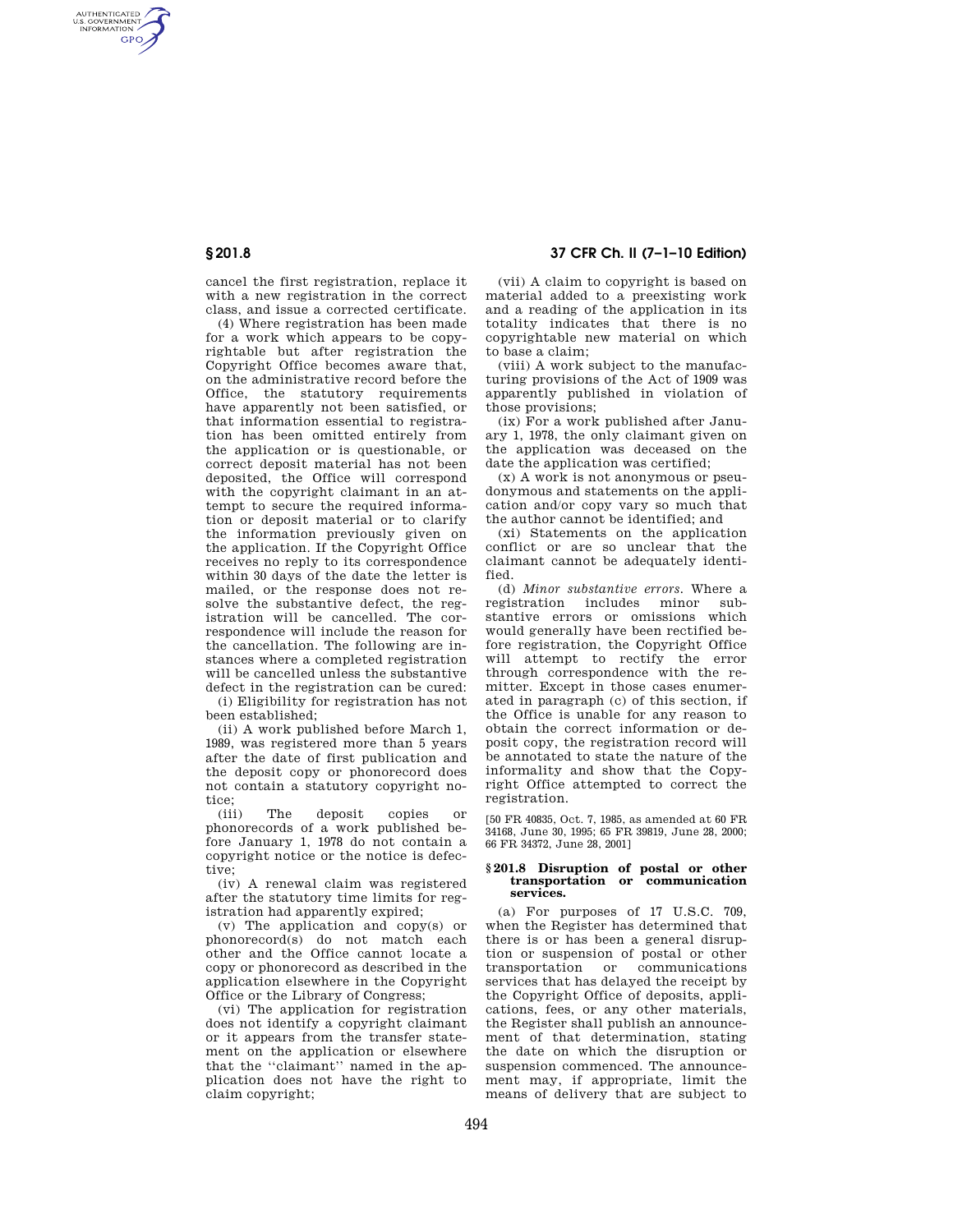## **Copyright Office, Library of Congress § 201.8**

relief pursuant to section 709. Following the cessation of the disruption or suspension of services, the Register shall publish an announcement stating the date on which the disruption or suspension has terminated.

(b) At the request of any person who provides satisfactory evidence that he or she has attempted to deliver a deposit, application, fee or other material to the Copyright Office but that receipt by the Copyright Office was delayed due to a general disruption or suspension of postal or other transportation or communications services, the Register shall assign, as the date of receipt of the deposit, application, fee or other material, the date on which the Register determines the material would have been received but for the disruption or suspension of services, if the deposit, application, fee or other material was actually received in the Copyright Office within one month after the disruption or suspension of services has terminated.

(c) *Timing.* The request shall be made:

(1) With respect to an application for copyright registration, no earlier than the date on which the claimant receives the certificate of registration and no later than one year after the date on which the claimant receives the certificate of registration; provided, however, that a request may be made prior to receipt of a certificate of registration—

(i) If the Copyright Office has communicated with the claimant relating to the application and the claimant makes the request as part of a response to the communication from the Office; or

(ii) If the Register determines that good cause exists to entertain a request prior to the issuance of a certificate of registration;

(2) With respect to a transfer of copyright ownership or other document submitted for recordation pursuant to 17 U.S.C. 205, no later than one year after the date on which the person submitting the transfer or document receives the certificate of recordation;

(3) With respect to any other material, no later than one year after the date on which the material was actually received in the Copyright Office.

(d) In cases in which a certificate or registration or a certificate of recordation has already been issued, the original certificate must be returned to the Copyright Office along with the request.

(e) For purposes of paragraph (b) of this section, satisfactory evidence shall consist of:

(1) A receipt from the United States Postal Service indicating the date on which the United States Postal Service received material for delivery to the Copyright Office by means of first class mail, Priority Mail or Express Mail;

(2) A receipt from a delivery service such as, or comparable to, United Parcel Service, Federal Express, or Airborne Express, indicating the date on which the delivery service received material for delivery to the Copyright Office and

(i) The date on which delivery was to be made to the Copyright Office, or

(ii) The period of time (e.g., overnight, or 2 days) from receipt by the delivery service to the date on which delivery was to be made to the Copyright Office;

(3) Other documentary evidence which the Register deems equivalent to the evidence set forth in paragraphs (e)(1) and (2) of this section; or

(4) A sworn statement from a person with actual knowledge of the facts relating to the attempt to deliver the material to the Copyright Office, setting forth with particularity facts which satisfy the Register that in the absence of the general disruption or suspension of postal or other transportation or communications services, the material would have been received by the Copyright Office by a particular date.

(f) For purposes of paragraph (b) of this section, the Register shall presume that but for the general disruption or suspension of postal or other transportation or communications services,

(1) Materials deposited with the United States Postal Service for delivery by means of first class mail would have been received in the Copyright Office seven days after deposit with the United States Postal Service;